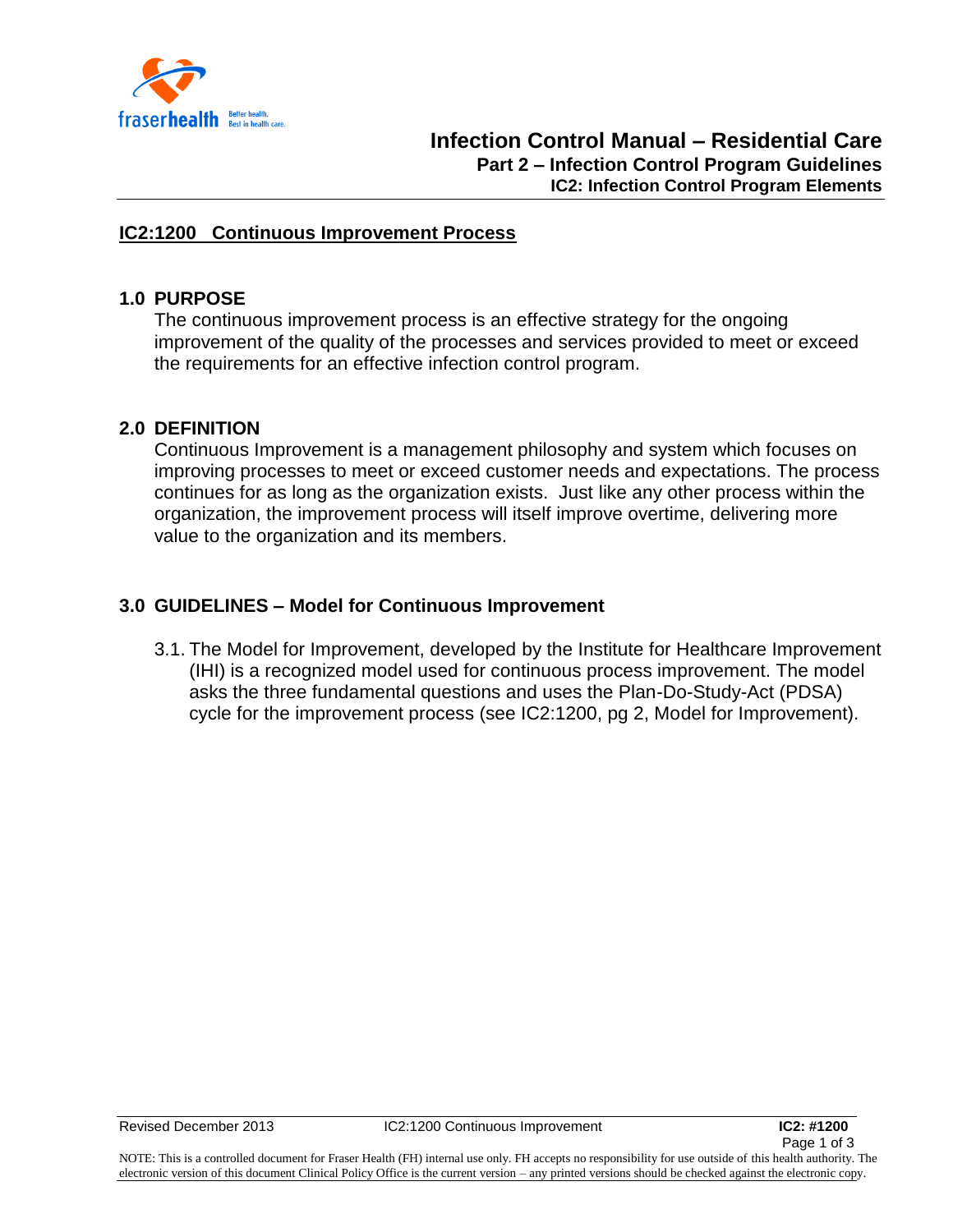

# **Infection Control Manual – Residential Care Part 2 – Infection Control Program Guidelines IC2: Infection Control Program Elements**

## **IC2:1200 Model for Improvement – PDSA Cycle**



Reprinted from www.IHI.org with permission of the Institute for Healthcare Improvement (IHI), copyright 2004

Revised December 2013 IC2:1200 Continuous Improvement **IC2: #1200** 

Page 2 of 3

NOTE: This is a controlled document for Fraser Health (FH) internal use only. FH accepts no responsibility for use outside of this health authority. The electronic version of this document Clinical Policy Office is the current version – any printed versions should be checked against the electronic copy.